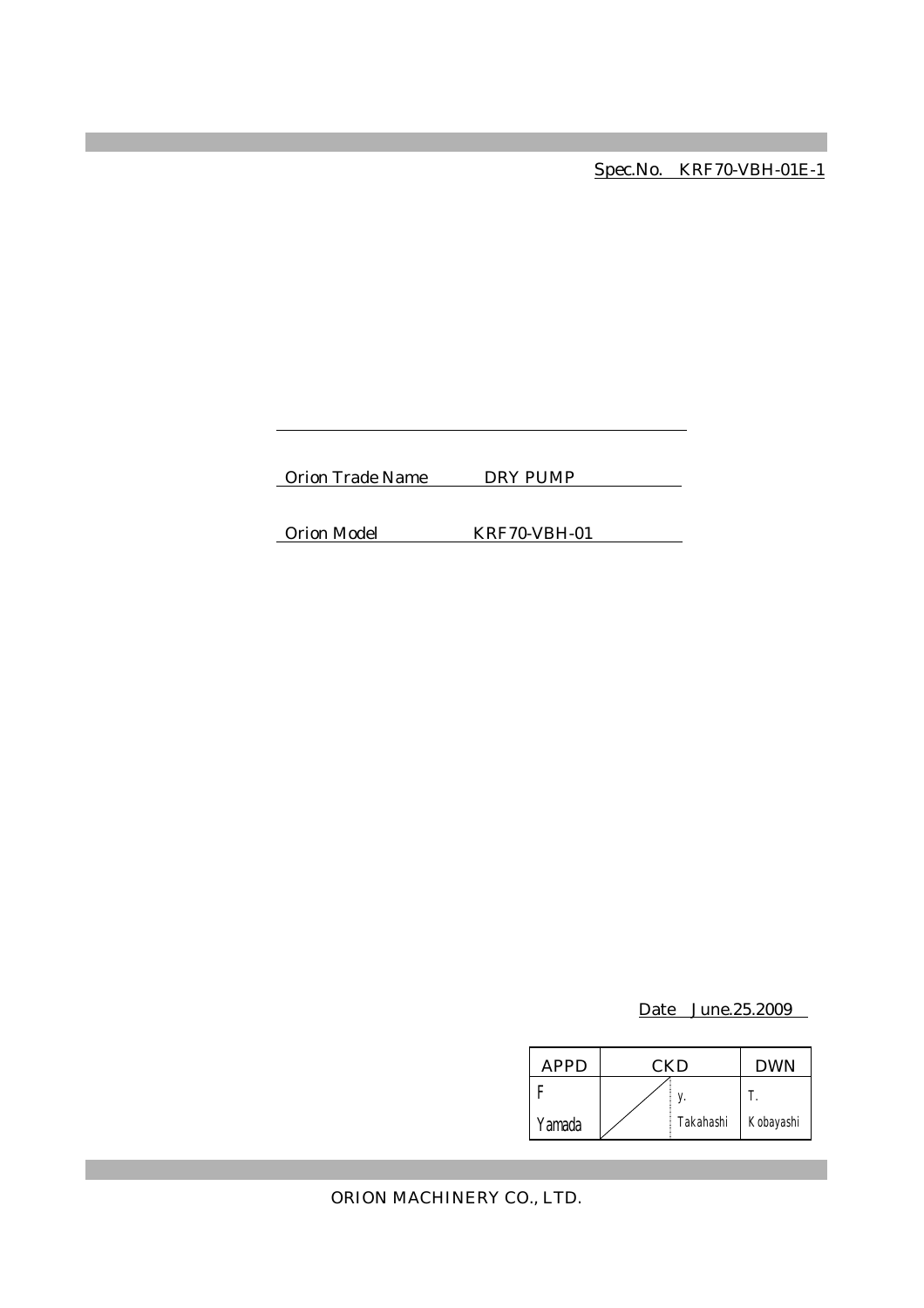### 1. Warranty

### 1-1.Warranty information

When the breakdown occurs by any chance in the guaranteed term because of our clear responsibility, I will repair by the following free of charge. (note)It limits it when using it in Japan.

It wishes actual expenses to be borne responsibility for the adjustment exclusion item. (The alternative part transportation fee and the serviceman movement cost, etc. are included. )

#### 1-2. Warranty period

The product shall be warranted for a period of one year from the date of purchase, or for 3000 hours of operation, whichever comes first.

### 1-3. Items exempted from warranty

Consumable parts and periodic replacement parts.

Fault caused by careless handling or improper use and maintenance. (Operation not following the specifications and the instruction manual. Operation under abnormal environmental conditions.)

Fault caused by fire, flood, lightning stoke, abnormal voltage or unforeseen disasters.

Fault caused by repair or modification not performed by ORION or ORION authorized service contractors.

Change of appearance, such as damage or deterioration caused in general use.

 Secondary damages caused by the fault (Incidental damages such as loss, inconvenience, and commercial loss resulting from the failed product).

(Note) In case of a fault or an accident, contact the dealer with the model name and serial number.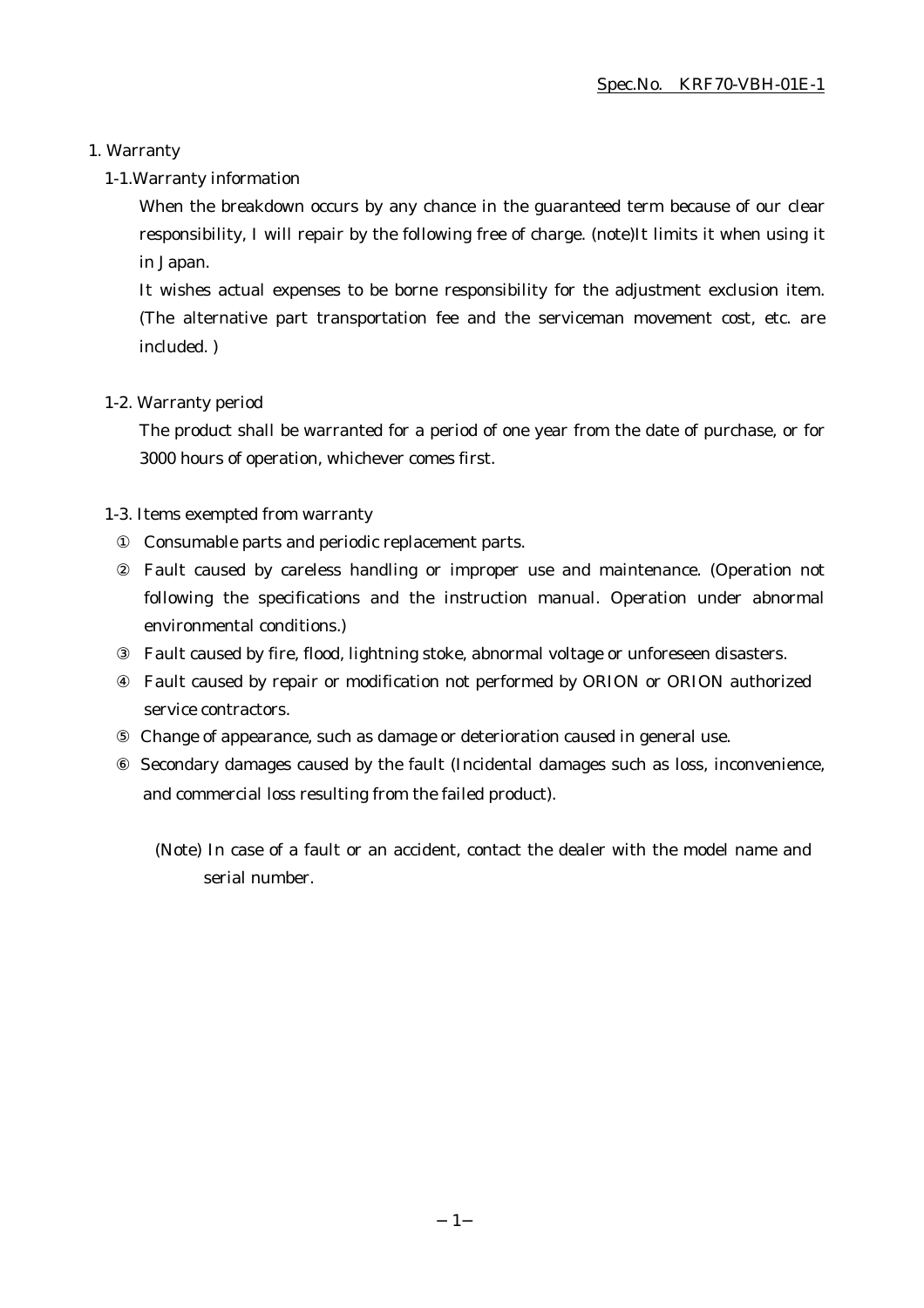#### Spec.No. KRF70-VBH-01E-1

2.Consumable parts / Periodic replacement parts

|  | (1) Consumable parts (Parts to be replaced depending on the state at the time of inspection) |  |
|--|----------------------------------------------------------------------------------------------|--|
|  |                                                                                              |  |

| Name of Parts                      | Parts Number          | Qty/ unit                              | Inspection period                               | Replacement criterion                                      |
|------------------------------------|-----------------------|----------------------------------------|-------------------------------------------------|------------------------------------------------------------|
| Filter element<br>(Inlet side)     | 04000451010           | $\mathbf{1}$                           | 1 week                                          | When damaged, or dirt cannot be<br>removed by blowing air. |
| Delivery element<br>(Exhaust side) | 04044336010           | $\mathbf{1}$                           | 1 week                                          | When damaged, or dirt cannot be<br>removed by blowing air. |
| Liner<br>$*1$                      | 040000410<br>$\bf{0}$ | To be decided by<br>actual positioning | Replacement of<br>vane                          | When damaged.                                              |
| Gasket (B)                         | 04010297010           | $\boldsymbol{4}$                       | Removal of<br>suction case and<br>delivery case | When damaged or worn.                                      |
| Gasket                             | 03042561010           | $\boldsymbol{2}$                       | Removal of<br>suction case and<br>delivery case | When damaged or worn.                                      |
| Rubber packing                     | 03042560010           | $\boldsymbol{2}$                       | Replacement of<br>element                       | When damaged or worn.                                      |
| Packing                            | 04001458010           | $\boldsymbol{2}$                       | Replacement of<br>element                       | When damaged or worn.                                      |
| Spring tube                        | 04042925010           | $\boldsymbol{2}$                       | Replacement of<br>element                       | When damaged or worn.                                      |
| Spider                             | 04101313010           | $\mathbf{1}$                           | 6 months                                        | When it was cracked or damaged                             |

\*1 The second digit from the right is subject to thickness.

0.2t(white) 1, 0.1t(black) 2, 0.05t(yellow) 3, 0.03t(red) 4

(2) Maintenance of plastic parts affecting safe operation

Replace the following plastic parts that may affect safe operation promptly when any damage or deformation is found. Failure to do so may cause injury.

| Name of Parts  | Parts Number | Qty/ unit |
|----------------|--------------|-----------|
| Front cover 70 | 03101447010  |           |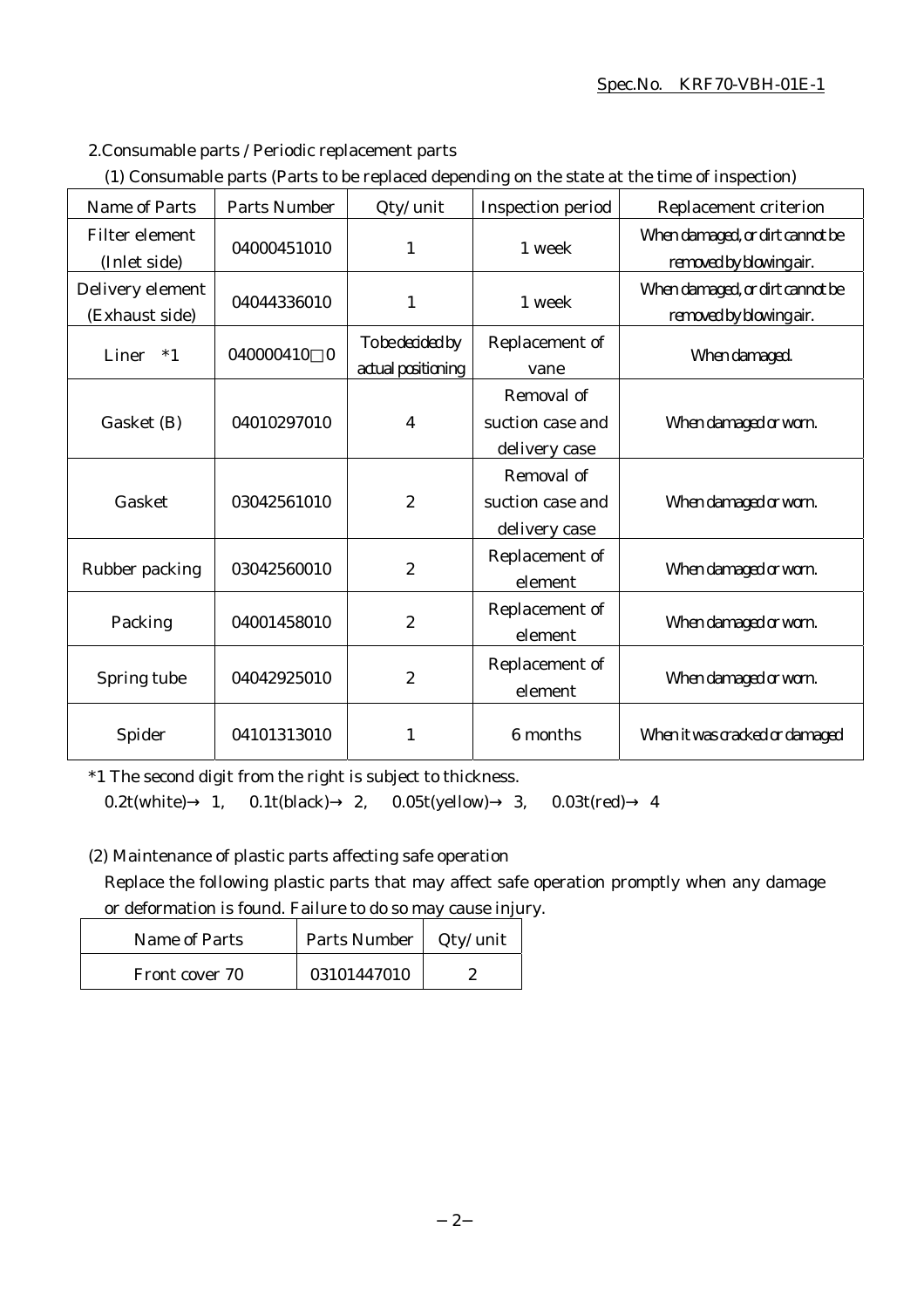| Parts Number<br>Name of Parts |             | Qty                              | Exchange time |
|-------------------------------|-------------|----------------------------------|---------------|
|                               | unit        | Operation under normal pressure. |               |
| Vane                          | 04101504010 | 6                                | 6,000         |
| <b>Bearing</b>                | 0A000332000 | 9<br>∼                           | 6,000         |

(3) Replacement parts (Parts to be replaced at regular time intervals)

\* The indicated blade replacement period is recommended in order to help prevent breakdown due to blade wear, and assumes average blade wear at 60Hz operation; specific performance is not guaranteed. The blade should be replaced soon if performance decreases or noise levels increase.

\* When vanes are replaced, replace bearing at the same time. Use ORION specified bearings that are lubricated with special grease.

\* Use the maintenance kit for replacement parts.

| Name of Parts                  | Parts Number | Items          | Pcs / kit |
|--------------------------------|--------------|----------------|-----------|
| Maintenance kit 70<br>Assembly | 04101347010  | Vane           | 6         |
|                                |              | <b>Bearing</b> | ๑         |
|                                |              | Liner (white)  |           |
|                                |              | Liner (black)  | 2         |
|                                |              | Liner (yellow) |           |
|                                |              | Liner (red)    |           |

(4) Motor Maintenance Cycle (An estimated indication of when motor replacement might be necessary. Actual motor lifetime will depend on specific operating conditions.)

| Part Name | <b>Part Number</b> | Specifications       | Qty | Maintenance Cycle |
|-----------|--------------------|----------------------|-----|-------------------|
| Motor     | 0A001675000        | Three phase 2.2kW 6P |     | 20,000h           |

\* Indicates the time when the chance of failure due to wear increases. The motor does not necessarily require replacement after this time; the actual replacement time will depend on the operating conditions and environment of the particular installation. Please have the motor replaced when operation becomes abnormal.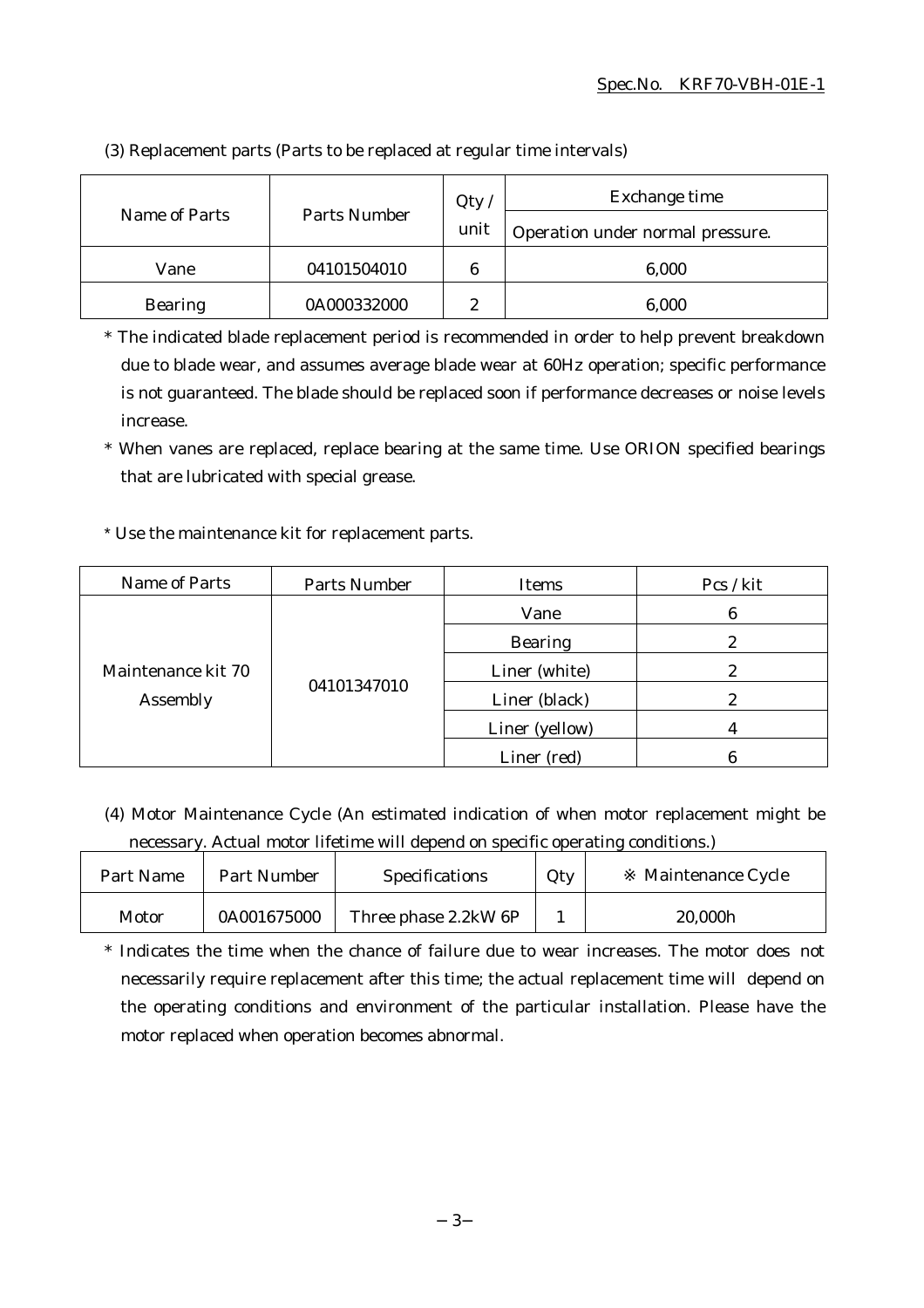## 3. Specifications

| Model                              |                                     | KRF70-VBH-01                                                                                                                                   |    |
|------------------------------------|-------------------------------------|------------------------------------------------------------------------------------------------------------------------------------------------|----|
| Frequency                          |                                     | 50                                                                                                                                             | 60 |
| Designed capacity *                |                                     | 1130<br>1350                                                                                                                                   |    |
| Continuous operative<br>pressure * |                                     | Vacuum and pressure in total: 80 or less                                                                                                       |    |
| Diameter of piping<br>connection   |                                     | Rc1                                                                                                                                            |    |
|                                    | Phase<br>output pole                | Three-phase 2.2                                                                                                                                | 6  |
|                                    | Frame no. / heat<br>resisting class | 112M                                                                                                                                           | E  |
| Motor                              | Rated voltage -<br>frequency        | 200V-50/60Hz<br>220V-60Hz                                                                                                                      |    |
|                                    | Rated current (A)                   | 10.4/9.6<br>9.2                                                                                                                                |    |
| Setting for thermal                |                                     | 11.4/10.6                                                                                                                                      |    |
| protection *                       |                                     | 10.1                                                                                                                                           |    |
| <b>Mass</b>                        |                                     | 75                                                                                                                                             |    |
| Painting color                     |                                     | <b>Black</b> (except motor)                                                                                                                    |    |
|                                    | <b>Installation site</b>            | Indoor                                                                                                                                         |    |
|                                    | Permissible ambient<br>temperature  | 0to40                                                                                                                                          |    |
| <b>Installation condition</b>      | Permissible ambient<br>humidity     | $65 \pm 20$<br>(JIS Z8703)                                                                                                                     |    |
| (Suction air)                      | Conditions                          | Conditions where there is no corrosive and<br>explosive gas exist.<br>Clean air without vapor and dew<br>condensation, and less dirt and dust. |    |
| Operation noise *                  | dB                                  | 73                                                                                                                                             | 74 |

\*1 Designed capacity: It is the theoretical value calculated from capacity. Please use the pressure-flow rate diagram for the actual flow rate.

\*2 Continuous operative pressure: Operative range of pressure. Install the gauge and controller to the pump or the piping, and use the Dry Pump at the continuous operative pressure or less.

\*3 Use the thermal set value as a target since the apparatus is different individually.

\*4 Operating noise level is only an actually measured value vacuum 80kPa, and not guaranteed.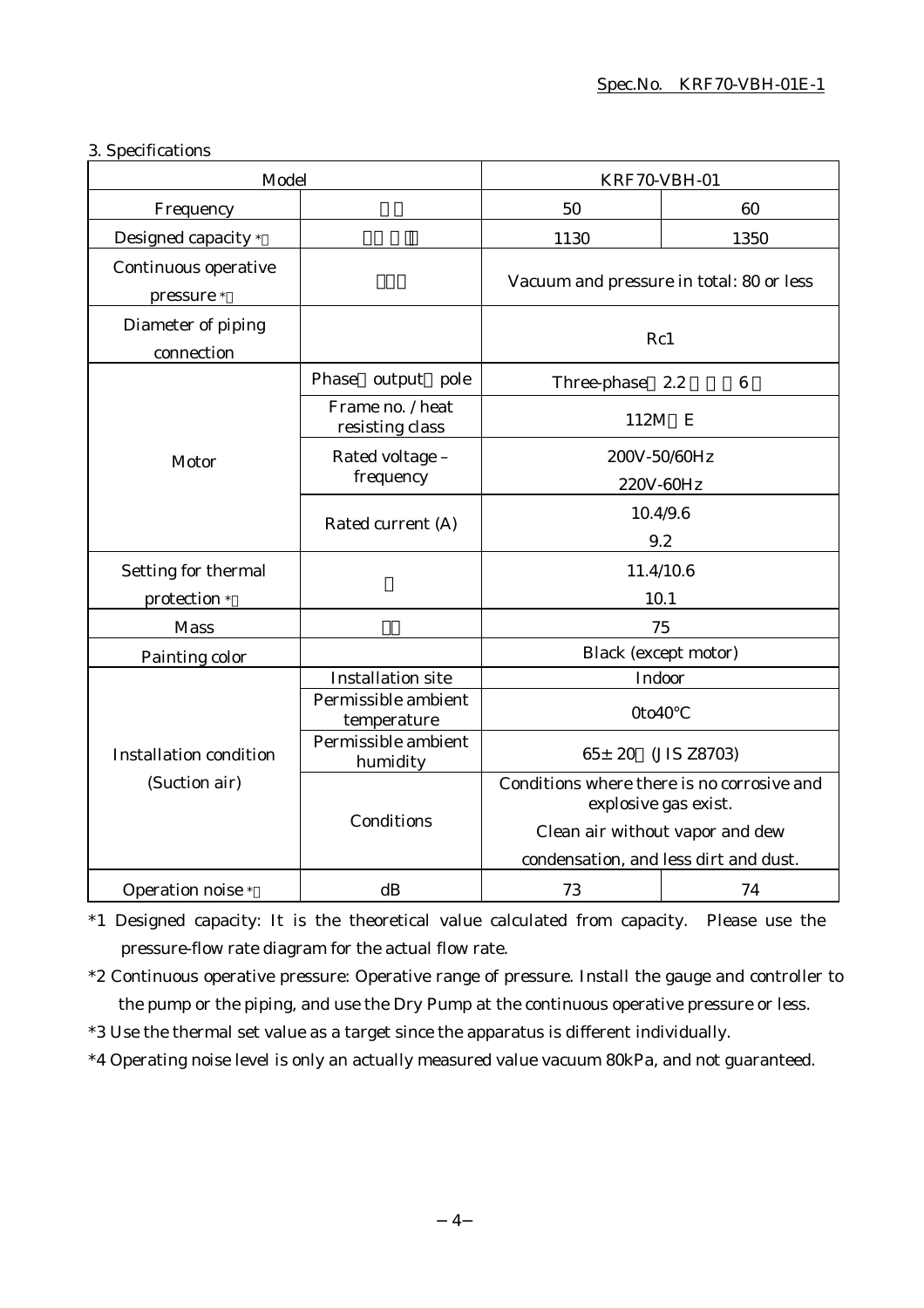# EC DECLARATION OF CONFORMITY



#### ORION MACHINERY CO., LTD.  $ORION$  Phone +81-26-245-8537 Facsimile +81-26-245-4151 246 Oaza Kotaka, Suzaka-shi, Nagano-ken, 382-8502 JAPAN

# EC DECLARATION OF CONFORMITY

We hereby declare that the following our product conform with the essential health and safety requirements of EEC Directives.

| Product      | $\therefore$ DRY PUMP                                                                          |
|--------------|------------------------------------------------------------------------------------------------|
| Model No.    | : KRF Series<br>(KRF15, KRF25, KRF40, KRF15A, KRF25A, KRF40A<br>KRF04A, KRF08A, KRF70, KRF110) |
| Manufacturer | : ORION MACHINERY CO., LTD.<br>246 Oaza Kotaka, Suzaka-shi, Nagano-ken,<br>382-8502 JAPAN      |
| Directives   | : Machinery Directive 98/37/EC and 2006/42/EC<br>Low Voltage Directive 2006/95/EC              |

The above product has been evaluated for conformity with above directives using the following European standards. The technical construction file (TCF) for this product is retained at the above manufacturer's location.

Machinery Directive / Low Voltage Directive:

EN ISO12100-1:2003, EN ISO12100-2:2003, EN ISO14121-1:2007, EN 1012-2:1996, EN 60204-1:2006, EN ISO13732-1:2006, EN 983:1996 others

| Signature | ٠<br>٠ |             |
|-----------|--------|-------------|
| Date      | ٠<br>٠ | 0.00<br>ヘヒー |

Name/Title : Toru Kaneko/General Manager

Being the responsible person appointed and employed by the manufacturer.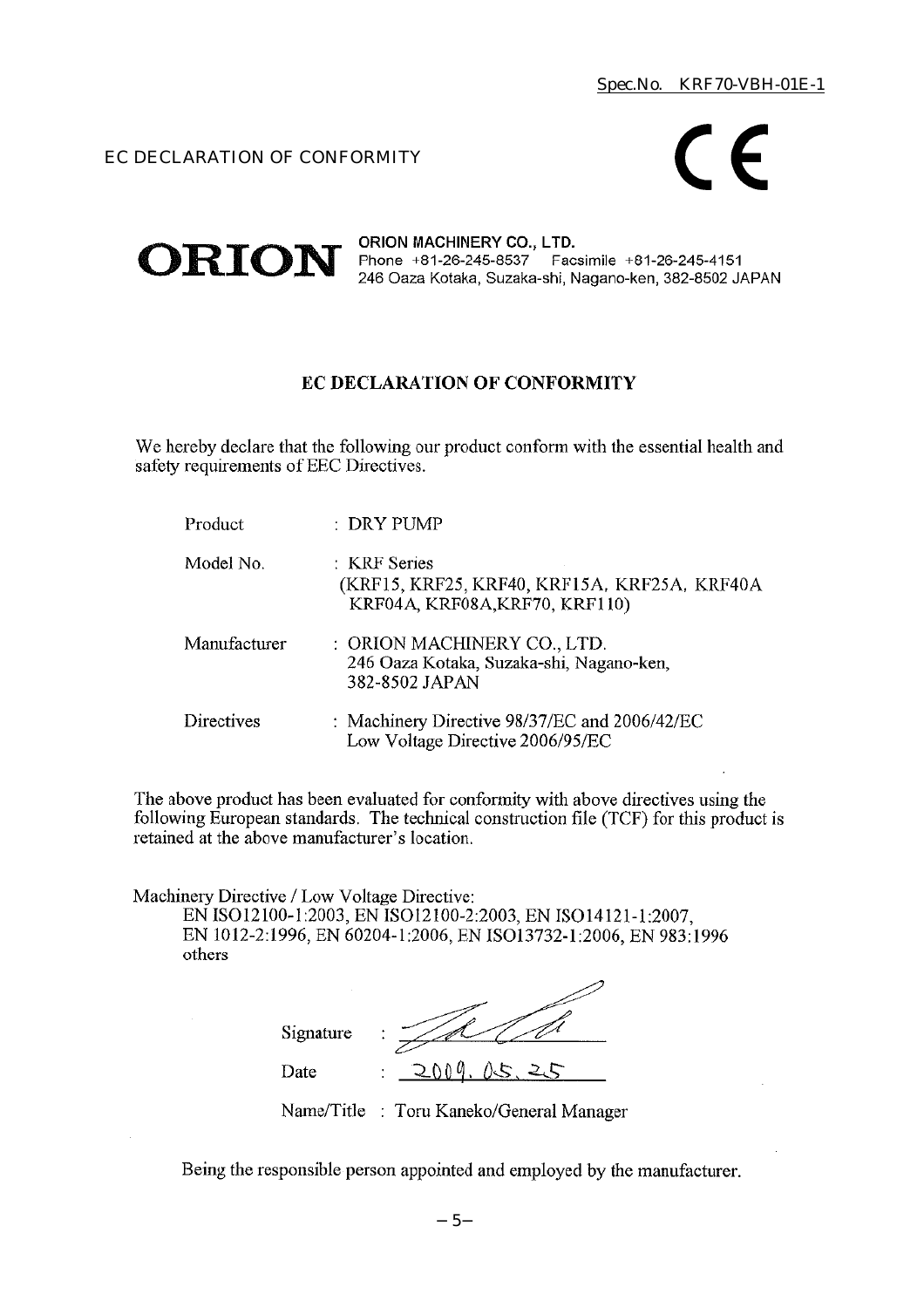4. Precautions

- (1) Observe precautions, and operate the product within specifications.
- (2) Read the instruction manual prior to installation, operation, maintenance and inspection of the product. Especially pay attention to safety.
- (3) The vanes may get damaged if the residual pressure reverses the rotation when the pump stops. A check valve must be installed within 50 cm from the inlet port or exhaust port for protection.
- (4) Be sure to install the product horizontally on the flat surface.
- (5) Operating the product in an enclosed space may cause malfunction due to heat generated from the pump. Provide good ventilation around the product, so the ambient temperature does not exceed the permissible level.
- (6) Be sure to clean the filters periodically. Failure to do so may cause clogging and result in trouble due to overload.
- (7) Wiring work has to be performed by qualified personnel according to applicable laws and in-house regulations.
- (8) Be sure to install an overload protection such as a thermal relay in the electric circuit.
- (9) Allowable intermittent power supply voltage fluctuation range is  $\pm 10\%$  of the specified voltage; allowable sustained supply voltage fluctuation range is ±5% of the specified voltage.
- (10) Be sure to use the product 1,000m or below above sea level.

#### 5. Accessories

D type compound gauge  $60$  2 piece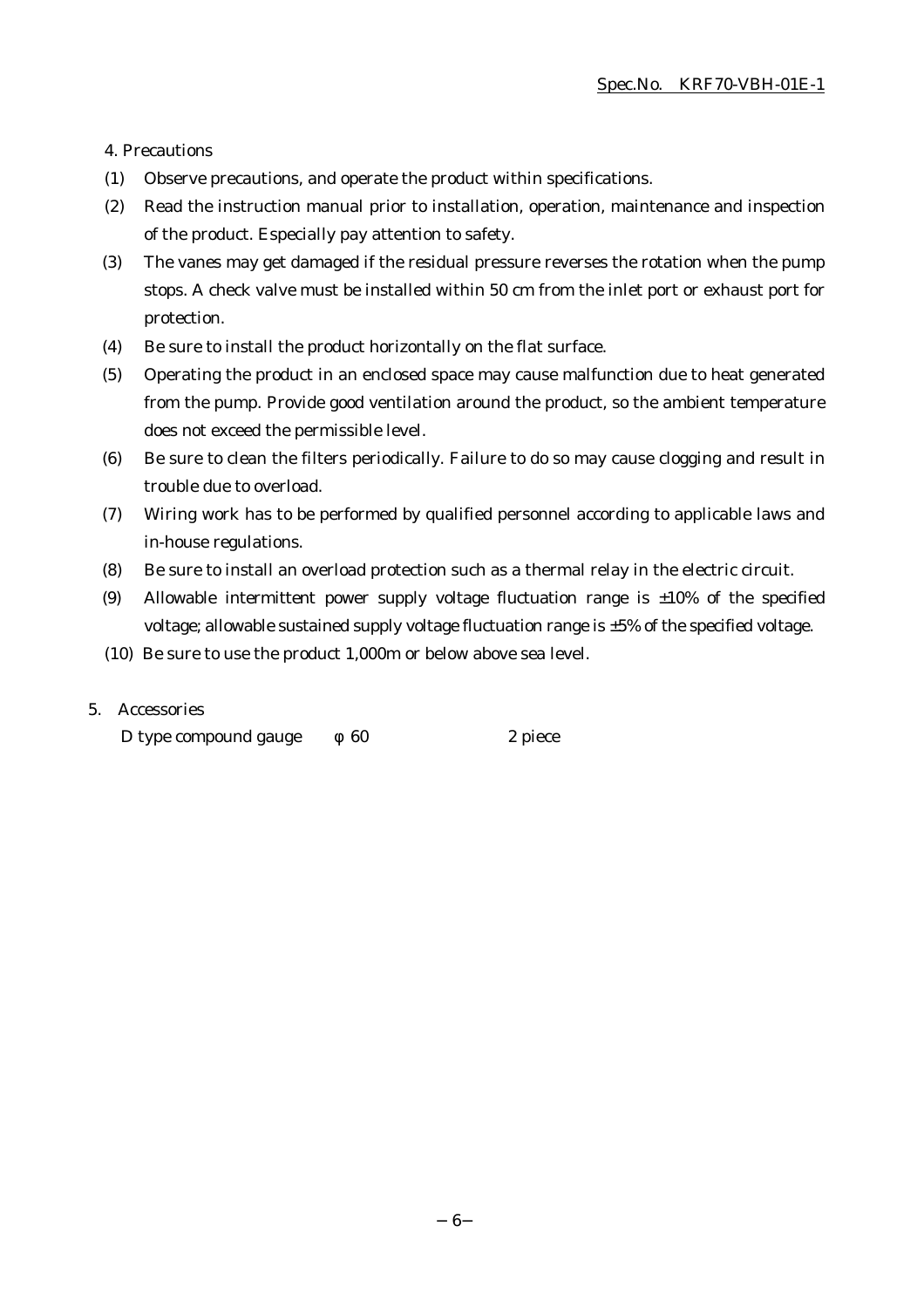# 6. Pressure-Flow rate diagram

# KRF70-VBH-01



Conditions: 1 atmospheric pressure

20